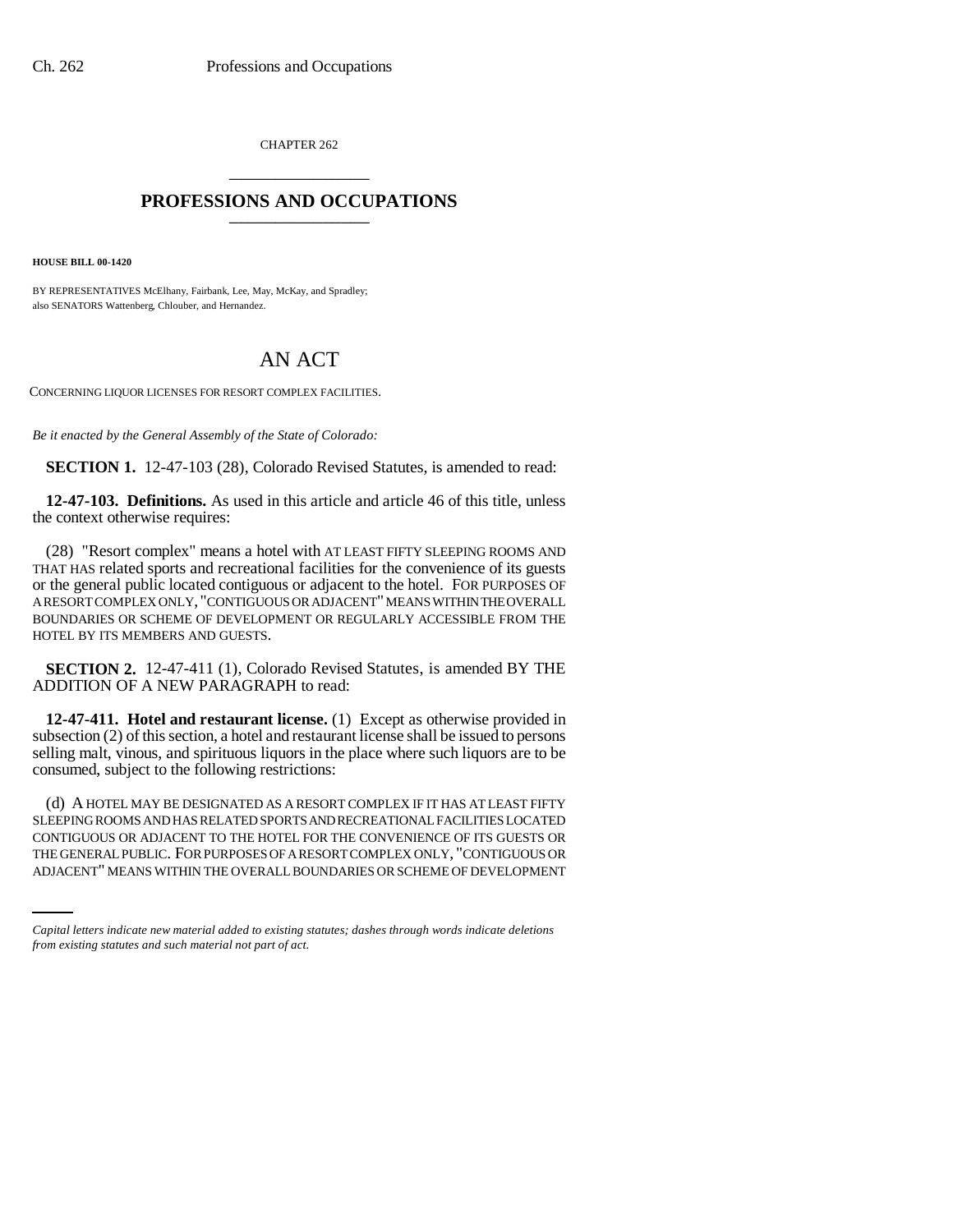OR REGULARLY ACCESSIBLE FROM THE HOTEL BY ITS MEMBERS AND GUESTS.

**SECTION 3.** 12-47-411 (2), Colorado Revised Statutes, is amended to read:

**12-47-411. Hotel and restaurant license.** (2) (a) Effective January 1, 1997, a hotel and restaurant licensee operating a licensed brewery shall automatically be issued a brew pub license pursuant to section 12-47-415. A RESORT COMPLEX SHALL DESIGNATE ITS PRINCIPAL LICENSED PREMISES AND ADDITIONAL SEPARATE, RELATED FACILITIES THAT ARE LOCATED CONTIGUOUS OR ADJACENT TO THE LICENSED PREMISES OF THE RESORT COMPLEX. EACH RELATED FACILITY SHALL BE IDENTIFIED BY THE RESORT COMPLEX AT THE TIME OF INITIAL LICENSURE OR UPON LICENSE RENEWAL. EACH RELATED FACILITY SHALL ALSO BE CLEARLY IDENTIFIED BY ITS GEOGRAPHIC LOCATION WITHIN THE OVERALL BOUNDARIES OF THE LICENSED PREMISES OF THE RESORT COMPLEX. A RESORT COMPLEX MAY APPLY FOR A RESORT-COMPLEX-RELATED FACILITY PERMIT FOR EACH RELATED FACILITY AT THE TIME OF INITIAL LICENSURE, UPON LICENSE RENEWAL, OR AT ANY TIME UPON APPLICATION BY THE RESORT COMPLEX.

(b) CUSTOMERS AND GUESTS WHO PURCHASE ALCOHOL BEVERAGES AT ONE RELATED FACILITY ARE PERMITTED TO CARRY SUCH BEVERAGES TO OTHER RELATED FACILITIES WITHIN THE OVERALL LICENSED PREMISES BOUNDARIES OF THE RESORT COMPLEX.

(c) EACH RELATED FACILITY SHALL REMAIN AT ALL TIMES UNDER THE OWNERSHIP AND CONTROL OF THE RESORT COMPLEX LICENSEE. ANY SUBLETTING OR TRANSFER OF OWNERSHIP OR CHANGE OF CONTROL OF A RELATED FACILITY WITHOUT PROPER NOTIFICATION AND APPROVAL BY STATE AND LOCAL LICENSING AUTHORITIES SHALL BE CONSIDERED A VIOLATION OF THIS ARTICLE AND WILL BE CAUSE FOR THE DENIAL, SUSPENSION, REVOCATION, OR CANCELLATION OF THE LICENSE OF THE ENTIRE RESORT COMPLEX, INCLUDING ALL OF ITS RELATED FACILITIES, PURSUANT TO SECTION 12-47-601.

(d) EXCEPT AS PROVIDED IN THIS SUBSECTION (2), FOR VIOLATIONS OF SECTION 12-47-307, AND FOR VIOLATIONS OF THIS ARTICLE AND REGULATIONS PROMULGATED PURSUANT TO THIS ARTICLE THAT ARE INTENTIONALLY AUTHORIZED BY THE OWNERSHIP OR MANAGEMENT OF A RESORT COMPLEX, EACH RELATED FACILITY SHALL BE CONSIDERED SEPARATELY LICENSED OR PERMITTED FOR THE PURPOSE OF APPLICATION OF THE SANCTIONS IMPOSED UNDER SECTION 12-47-601.

(e) FOR PURPOSES OF THIS SECTION, "RELATED FACILITY" MEANS THOSE AREAS, AS APPROVED BY THE STATE AND LOCAL LICENSING AUTHORITIES, THAT ARE CONTIGUOUS OR ADJACENT TO THE RESORT HOTEL AND THAT ARE OWNED BY OR UNDER THE EXCLUSIVE POSSESSION AND CONTROL OF THE RESORT COMPLEX LICENSEE. RELATED FACILITIES SHALL INCLUDE:

(I) THOSE INDOOR AREAS OR FACILITIES CONTIGUOUS OR ADJACENT TO THE LICENSED PREMISES OF THE RESORT COMPLEX THAT ARE OPERATED UNDER A SEPARATE TRADE NAME AND ARE USED BY RESORT COMPLEX PATRONS;

(II) RELATED OUTDOOR SPORTS AND RECREATION FACILITIES LOCATED CONTIGUOUS OR ADJACENT TO THE RESORT COMPLEX THAT ARE USED BY PATRONS OF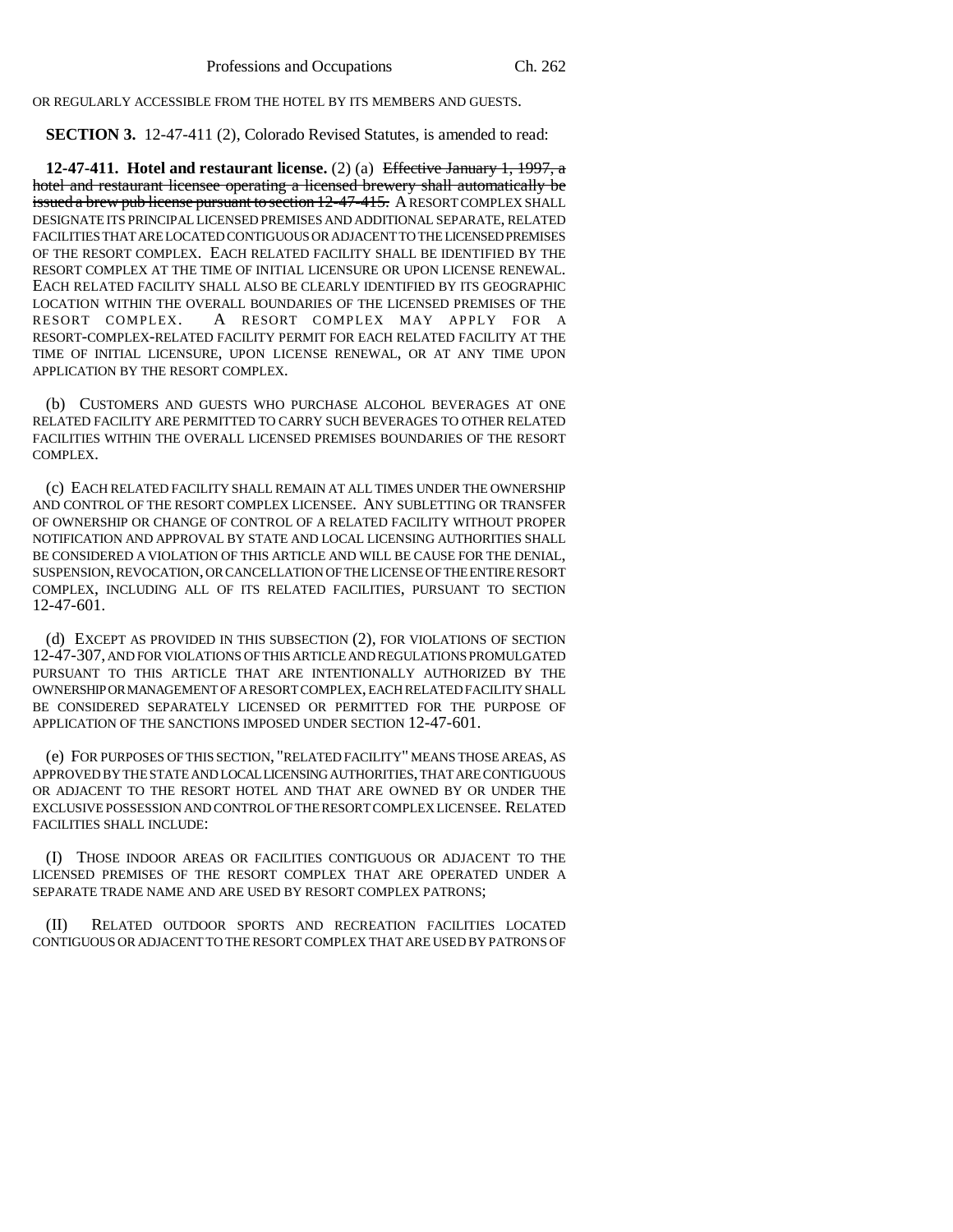THE RESORT COMPLEX FOR A FEE; AND

(III) DISTINCT AREAS OR FACILITIES CONTIGUOUS OR ADJACENT TO THE RESORT COMPLEX THAT ARE DIRECTLY RELATED TO THE RESORT COMPLEX USE.

**SECTION 4.** 12-47-501 (1), Colorado Revised Statutes, is amended BY THE ADDITION OF A NEW PARAGRAPH to read:

**12-47-501. State fees.** (1) The following license fees shall be paid to the department of revenue annually in advance:

(h.5) FOR EACH RESORT-COMPLEX-RELATED FACILITY PERMIT, FIFTY DOLLARS PER RELATED FACILITY AS DEFINED IN SECTION 12-47-411 (2) (e).

**SECTION 5.** 12-47-505 (1), Colorado Revised Statutes, is amended BY THE ADDITION OF A NEW PARAGRAPH to read:

**12-47-505. Local license fees.** (1) The following license fees shall be paid to the treasurer of the municipality, city and county, or county where the licensed premises is located annually in advance:

(n) FOR EACH RESORT-COMPLEX-RELATED FACILITY PERMIT, ONE HUNDRED DOLLARS PER RELATED FACILITY AS DEFINED IN SECTION 12-47-411 (2) (e).

**SECTION 6.** 12-47-601 (1) and (2), the introductory portion to 12-47-601 (3) (a), and 12-47-601 (3) (a) (III), Colorado Revised Statutes, are amended to read:

**12-47-601. Suspension - revocation - fines.** (1) In addition to any other penalties prescribed by this article or article 46 or 48 of this title, the state or any local licensing authority has the power, on its own motion or on complaint, after investigation and public hearing at which the licensee shall be afforded an opportunity to be heard, to suspend or revoke any license OR PERMIT issued by such authority for any violation by the licensee or by any of the agents, servants, or employees of such licensee of the provisions of this article, or any of the rules or regulations authorized pursuant to this article or of any of the terms, conditions, or provisions of the license OR PERMIT issued by such authority. Any licensing authority has the power to administer oaths and issue subpoenas to require the presence of persons and the production of papers, books, and records necessary to the determination of any hearing that the licensing authority is authorized to conduct.

(2) Notice of suspension or revocation, as well as any required notice of such hearing, shall be given by mailing the same in writing to the licensee at the address contained in such license OR PERMIT. No such suspension shall be for a longer period than six months. If any license OR PERMIT is suspended or revoked, no part of the fees paid therefor shall be returned to the licensee. Any license OR PERMIT may be summarily suspended by the issuing licensing authority without notice pending any prosecution, investigation, or public hearing. Nothing in this section shall prevent the summary suspension of such license OR PERMIT for a temporary period of not more than fifteen days.

(3) (a) Whenever a decision of the state or any local licensing authority suspending